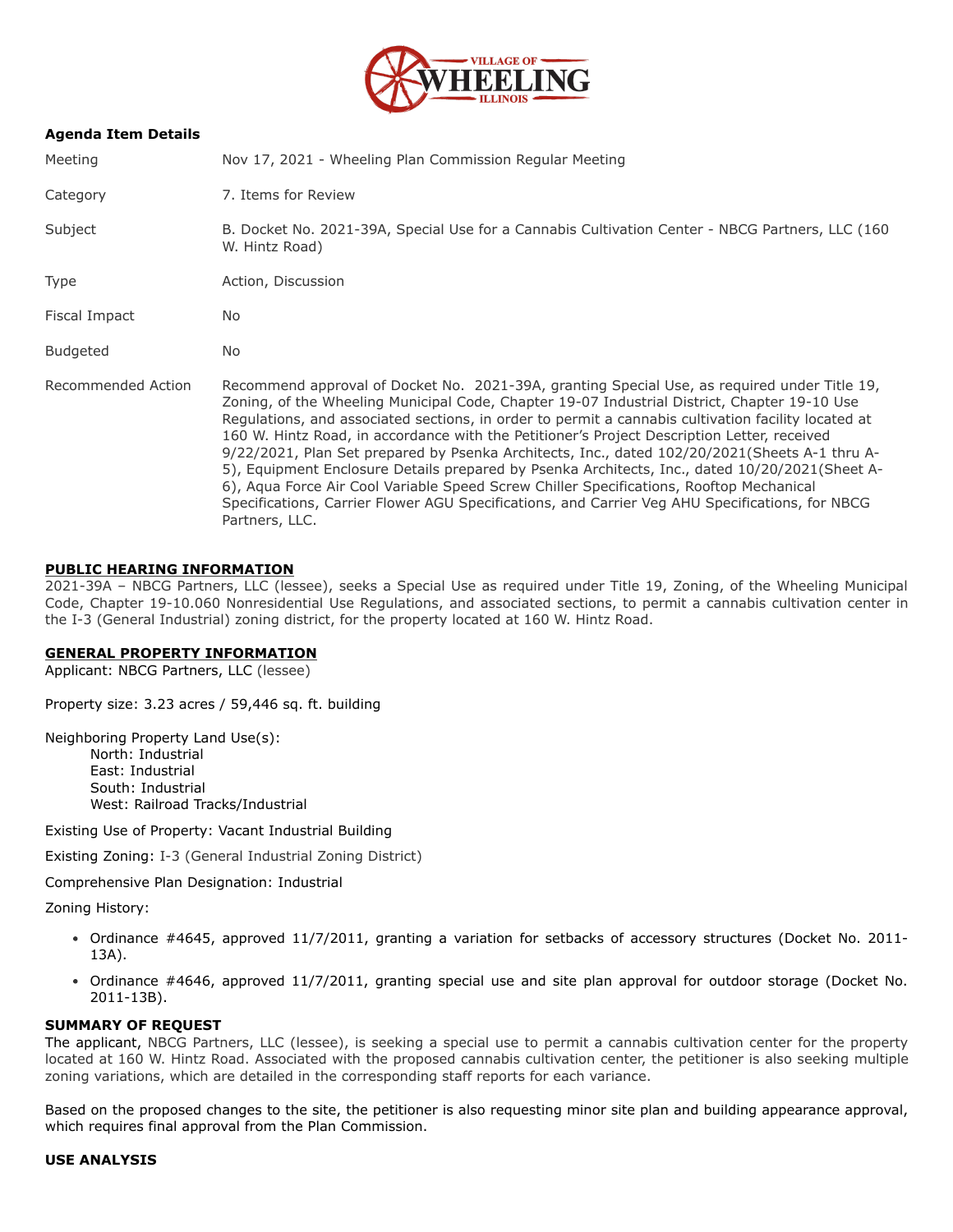A Special Use is the use of land in which, because of their unique characteristics, cannot ordinarily be allowed in a particular zoning district without consideration of their impact upon neighboring land uses and would not be detrimental to the public health, safety or general welfare. After review of the Standards summarized in this staff report, the Commission may impose reasonable restrictions that make the special use more compatible for the zoning district in which it is located, which may include conditions related to site plan aspects to mitigate adverse effects.

The petitioner is proposing to convert the existing industrial building for a cannabis cultivation growing facility. The facility will have a combination of office, active manufacturing and storage space. Per the petitioner's project description letter, the facility will operate from 7:00 AM through 6:00 PM Monday through Friday and will be open on Saturdays as needed. Approximately 10 employees (with a potential to increase the number of employees in the future) will staffed for the proposed cultivation use.

The property is located within the I-3 (General Industrial) Zoning District. The Zoning Code permits a cannabis craft grower as a special use in the I-1 and MXI Zoning Districts, but not the I-3 Zoning District. However, a cultivation center is permitted as a special use in the I-3 Zoning District. Since the primary operation of the facility is cannabis growing, the Village is processing this request as cultivation center rather than a craft grower. The petitioner has been informed of this process and understands they need to obtain approvals from the Illinois Department of Agriculture (IDOA) based on any Village approval for a cultivation center.

The main difference between the craft grower and the cultivation center is the maximum amount of canopy space that is permitted for plants in the flowering stage. Per the Zoning Code, a licensed cannabis craft grower may contain a maximum of 5,000 square feet of canopy space for plants in the flowering stage, which may be allowed to increase subject to IDOA approval. A licensed cannabis cultivation center shall not contain more than 210,000 square feet for plants in the flowering stage for cultivation of adult use cannabis. These size limitations of the Zoning Code were based on the initial regulations prepared by the Illinois Joint Committee of Administrative Rules. The attached proposed floor plan illustrates a complete buildout of the building for cultivation growing, if at a point in the future, the IDOA permits increases in canopy space. At this current time, the building use is limited to 5,000 square feet of canopy space.

## **Standards for Special Use: Following are the petitioner's responses (in italics) to the standards for special use. (Any staff comments follow the petitioner's response):**

### 1. **State why the Special Use is necessary for the public convenience at the proposed location.**

Petitioner: The building and the lot will remain substantially unchanged. Neither the footprint nor the height of the current building will be altered. Landscaping will remain the same. All adjacent and nearby properties are zoned Industrial and accordingly have commercial or industrial uses. All adjacent property is already developed and occupied. Although an adult use cannabis cultivation center facility is clearly a different use than nearby properties, the primary functions of a cultivation center are very similar to other industrial and commercial uses like creating food products from raw materials, packaging finished products, selling and shipping finished products to wholesale customers. There is nothing about a cultivation center facility that would prevent development in the area nor have a negative impact on adjacent properties and unless you knew it was there you wouldn't even notice it from the outside. All HVAC equipment that is installed on the exterior of the building will be screened in a fashion to match the existing building and to fully conceal the exterior equipment.

Staff: Public Act 101-0027, the Cannabis Regulation and Tax Act, which became effective January 1, 2020, established adult recreational use of cannabis within Illinois. As a result, the cultivation of recreational cannabis is also necessary to support the sale and consumption of recreational cannabis.

### 2. **State how the Special Use will not alter the essential character of the area in which it is to be located.**

Petitioner: There are no adjacent residential uses and the property, including parking, is not visible from the closest residential area. The existing parking lot configuration will remain largely unchanged and is more than adequate to meet the needs of a cultivation center facility. To accommodate the exterior placement of the HVAC equipment, our site plan calls for the elimination of a majority of the parking spaces along the west side of the building reducing the total number of parking spots to 58 which is more than adequate for our use. The existing ingress and egress to/from Hintz Road will remain unchanged. A cultivation center facility will not have any noticeable impact on traffic to and from the property.

Staff: The proposed use will occur completely within the interior of the building (except for exterior mechanical equipment associated with the operation) and will not alter the industrial character of the area.

3. **State how the location and size of the Special Use, the nature and intensity of the operation involved in or conducted with it, the size of the site in relation to it, and the location of the site with respect to streets giving access to it will be in harmony with and not impede the normal, appropriate and orderly development of the district in which it is to be located and the development of surrounding properties.**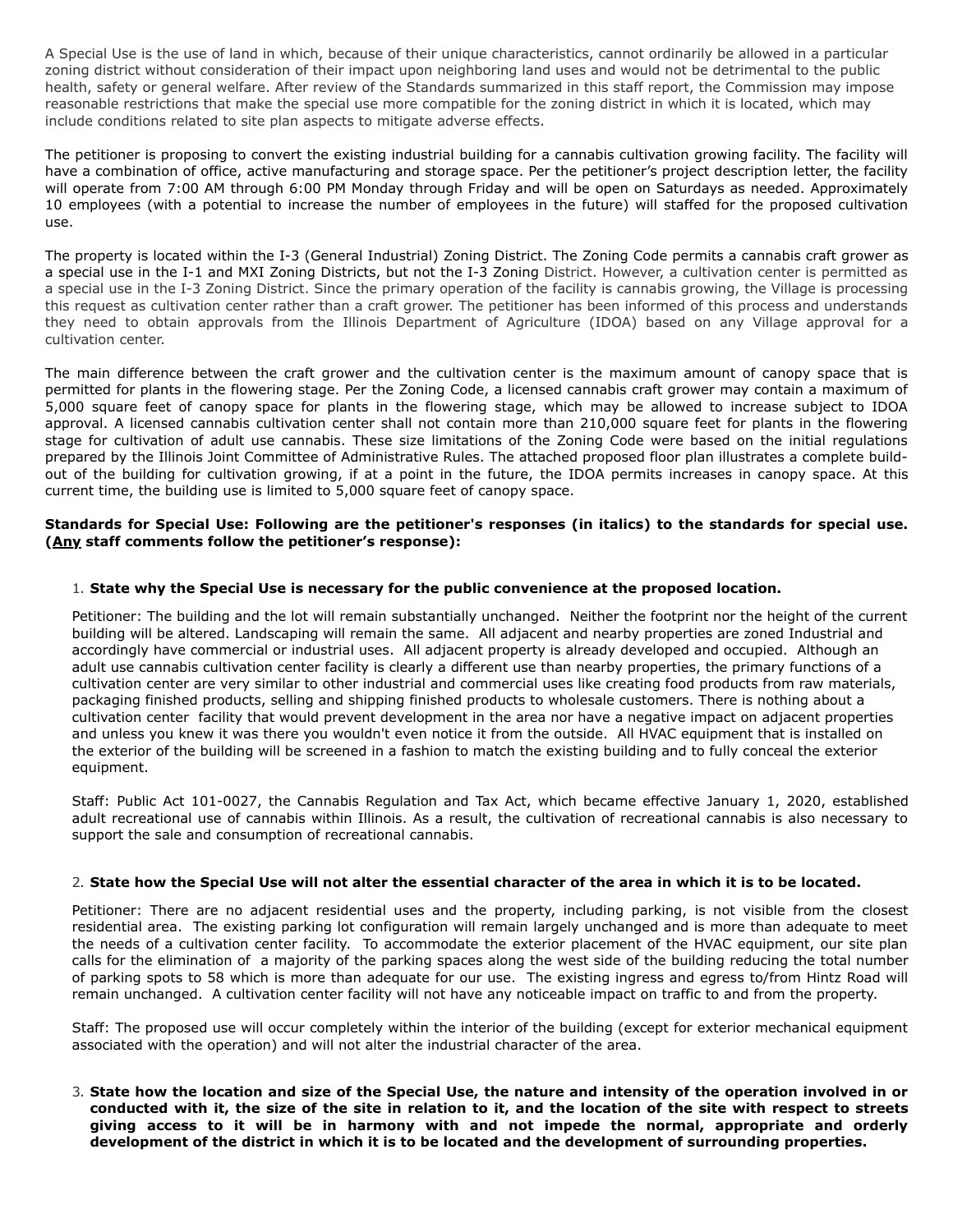Petitioner: The Illinois Department of Agriculture, the licensing agency for cultivation centers, will not allow an adult use cannabis cultivation center to operate without zoning approval from its local zoning authority. The business cannot begin to operate as a licensed cultivation center in the absence of zoning approval. The property cannot be used as a cultivation center without local zoning approval and will likely sit vacant if zoning approval is denied.

Staff: The proposed use will occupy an existing building and is not envisioned to disrupt surrounding properties.

### 4. **State how the location, nature and height of buildings, walls and fences, and the nature and extent of the landscaping on the site shall be such that the use will not hinder or discourage the appropriate development and use of adjacent land and buildings, or will not impair the value thereof.**

Petitioner: The building and the lot will remain substantially unchanged. Neither the footprint nor the height of the current building will be altered. Landscaping will remain the same. All adjacent and nearby properties are zoned Industrial and accordingly have commercial or industrial uses. All adjacent property is already developed and occupied. Although an adult use cannabis cultivation center facility is clearly a different use than nearby properties, the primary functions of a cultivation center are very similar to other industrial and commercial uses like creating food products from raw materials, packaging finished products, selling and shipping finished products to wholesale customers. There is nothing about a cultivation center facility that would prevent development in the area nor have a negative impact on adjacent properties and unless you knew it was there you wouldn't even notice it from the outside. All HVAC equipment that is installed on the exterior of the building will be screened in a fashion to match the existing building and to fully conceal the exterior equipment.

Staff: Staff concurs with the petitioner's response.

### 5. **State how the parking areas will be of adequate size for the particular use, properly located and suitably screened from adjacent residential uses, entrance and exit drives shall be laid out so as to prevent traffic hazards and nuisances and the development will not cause traffic congestion.**

Petitioner: There are no adjacent residential uses and the property, including parking, is not visible from the closest residential area. The existing parking lot configuration will remain largely unchanged and is more than adequate to meet the needs of a cultivation center facility. To accommodate the exterior placement of the HVAC equipment, our site plan calls for the elimination of a majority of the parking spaces along the west side of the building reducing the total number of parking spots to 58 which is more than adequate for our use. The existing ingress and egress to/from Hintz Road will remain unchanged. A cultivation center facility will not have any noticeable impact on traffic to and from the property.

Staff: The subject property is not located within the industrial center of Wheeling and adjacent to any residential developments and has sufficient access to not cause traffic congestion.

### 6. **State how the property in question cannot yield a reasonable return if permitted to be used only under the conditions allowed by the regulation in that zone.**

Petitioner: The Illinois Department of Agriculture, the licensing agency for cultivation centers, will not allow an adult use cannabis cultivation center to operate without zoning approval from its local zoning authority. The business cannot begin to operate as a licensed cultivation center in the absence of zoning approval. The property cannot be used as a cultivation center without local zoning approval and will likely sit vacant if zoning approval is denied

Staff: The proposed use is consistent with the I-3 Zoning District (General Industrial) and the Comprehensive Land Use designation of Industrial uses for the subject the site.

### **STAFF REVIEW**

**Fire Department Review:** The remaining Fire Department's comments are related to the Village's Building and Fire Prevention Codes and will be confirmed during the building permit review.

**Engineering Division Review:** The Engineering Division's review comments are related to site construction and will be confirmed during site (engineering) permit review.

Police Department: The Wheeling Police Department will review the proposed use and operations at the Business License phase.

**Staff Recommended Action:** Staff recommends approval of the special use. **\* \* \* \* \* \***

If the Plan Commission finds that the petitioner has satisfied the requirements for the granting of a special use, the appropriate motion would be to:

**Recommend approval of Docket No. 2021-39A,** granting Special Use, as required under Title 19, Zoning, of the Wheeling Municipal Code, Chapter 19-07 Industrial District, Chapter 19-10 Use Regulations, and associated sections, in order to permit